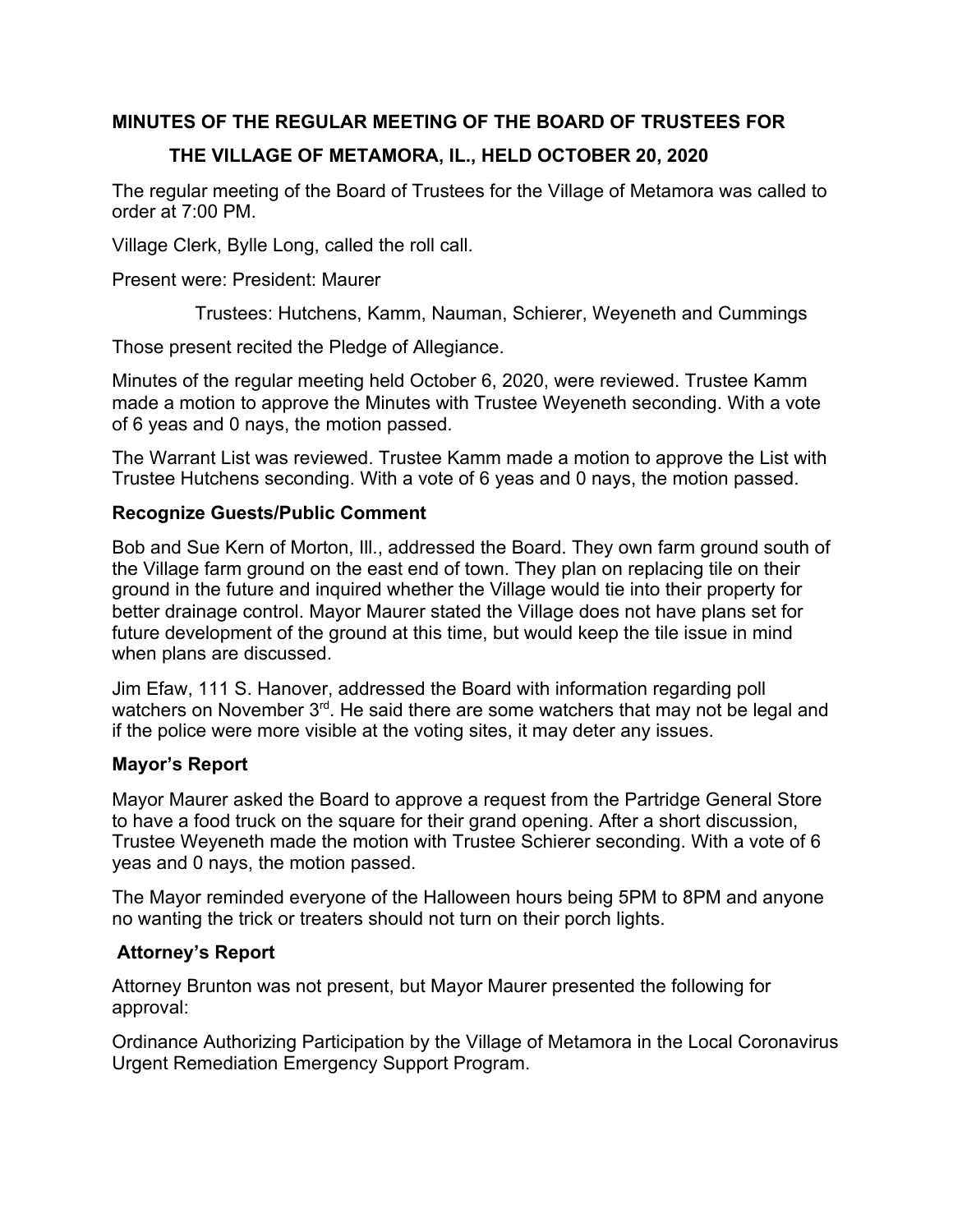Trustee Schierer made a motion to approve the Ordinance with Trustee Weyeneth seconding. With a vote of 6 yeas and 0 nays, the motion passed.

## **Engineer's Report**

There was no report.

# **Treasurer's Report**

Treasurer Garber gave the following report:

## **CASH BALANCES**

Cash balances as of September 30, 2020, increased \$382,301 a 6.89% increase from

August 31, 2020.

## **MAJOR RECEIPTS**

| Metamora Grade School                   | \$5,625   |
|-----------------------------------------|-----------|
| Metamora High School                    | \$16,875  |
| State of Illinois - Taxes               | \$74,511  |
| State of Illinois - Motor Fuel Taxes    | \$12,545  |
| <b>Woodford County Tax Distribution</b> | \$410,313 |
| <b>MAJOR DISBURSEMENTS</b>              |           |
| Ace In The Hole Inc.                    | \$75,520  |
|                                         |           |
| <b>Brenntag Mid-South</b>               | \$14,280  |
| <b>Constellation New Energy</b>         | \$19,185  |